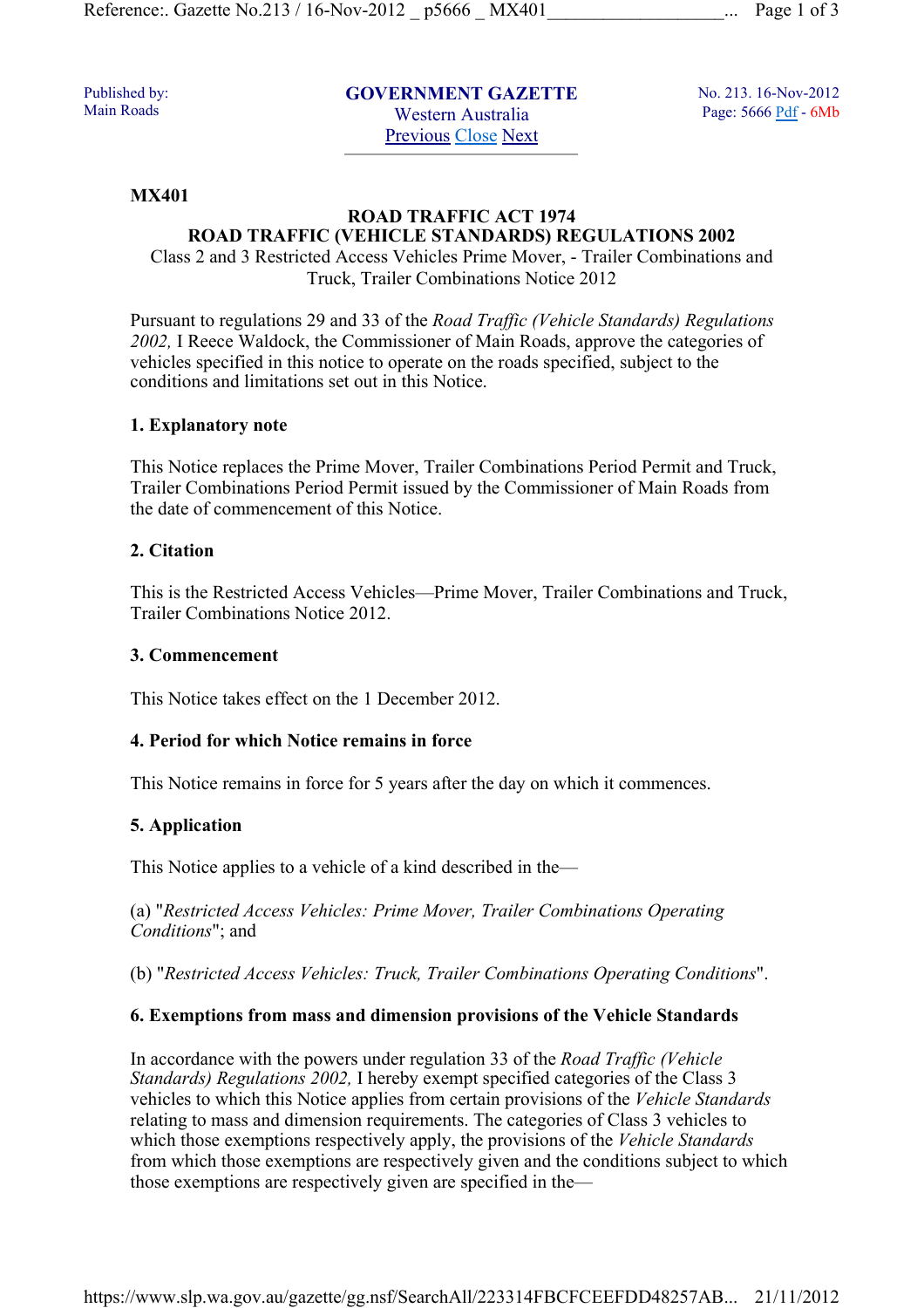(a) *"Restricted Access Vehicles: Prime Mover, Trailer Combinations Operating Conditions"*; and

(b) "*Restricted Access Vehicles: Truck, Trailer Combinations Operating Conditions*".

## **7. Exemption from requirement to carry copy of Notice**

For the purposes of this Notice, regulation 22 of the *Road Traffic (Vehicle Standards) Regulations 2002* does not apply.

### **8. Conditions applying to this Notice**

(1) A vehicle to which this Notice applies must be operated in accordance with the conditions specified in the—

(a) "*Restricted Access Vehicles: Prime Mover, Trailer Combinations Operating Conditions"*; and

(b) "*Restricted Access Vehicles: Truck, Trailer Combinations Operating Conditions*",

produced and maintained by Main Roads Western Australia.

(2) The operating conditions specified in clause 8(1) above, form part of this Notice.

#### **9. Permitted roads**

(1) A vehicle to which this Notice applies must only be operated on a road specified in the "*RAV Network Table of Permitted Roads*" or a "*RAV Network Road Table Addendum*" that is approved for the particular vehicle, as specified in the—

(a) "*Restricted Access Vehicles: Prime Mover, Trailer Combinations Operating Conditions"*; and

(b) "*Restricted Access Vehicles: Truck, Trailer Combinations Operating Conditions*".

(2) The "*RAV Network Road Tables*" and "*RAV Network Road Table Addendums*" referred to in clause 9(1) above, form part of this Notice.

### **10. Accreditation certificate required**

This Notice is issued subject to the condition that the owner or operator of a vehicle to which this notice applies holds a valid accreditation certificate issued under regulation 23(2) of the *Road Traffic (Vehicle Standard) Regulations 2002.*

#### **11. The documents specified in this Notice are available at;**

(a) Main Roads Western Australia website under the *Heavy Vehicles* section www.mainroads.wa.gov.au

(b) Heavy Vehicle Operations, 525 Great Eastern Highway, Redcliffe, WA 6104.

### **12. Interpretation**

(1) In this Notice, definitions have the meaning specified in—